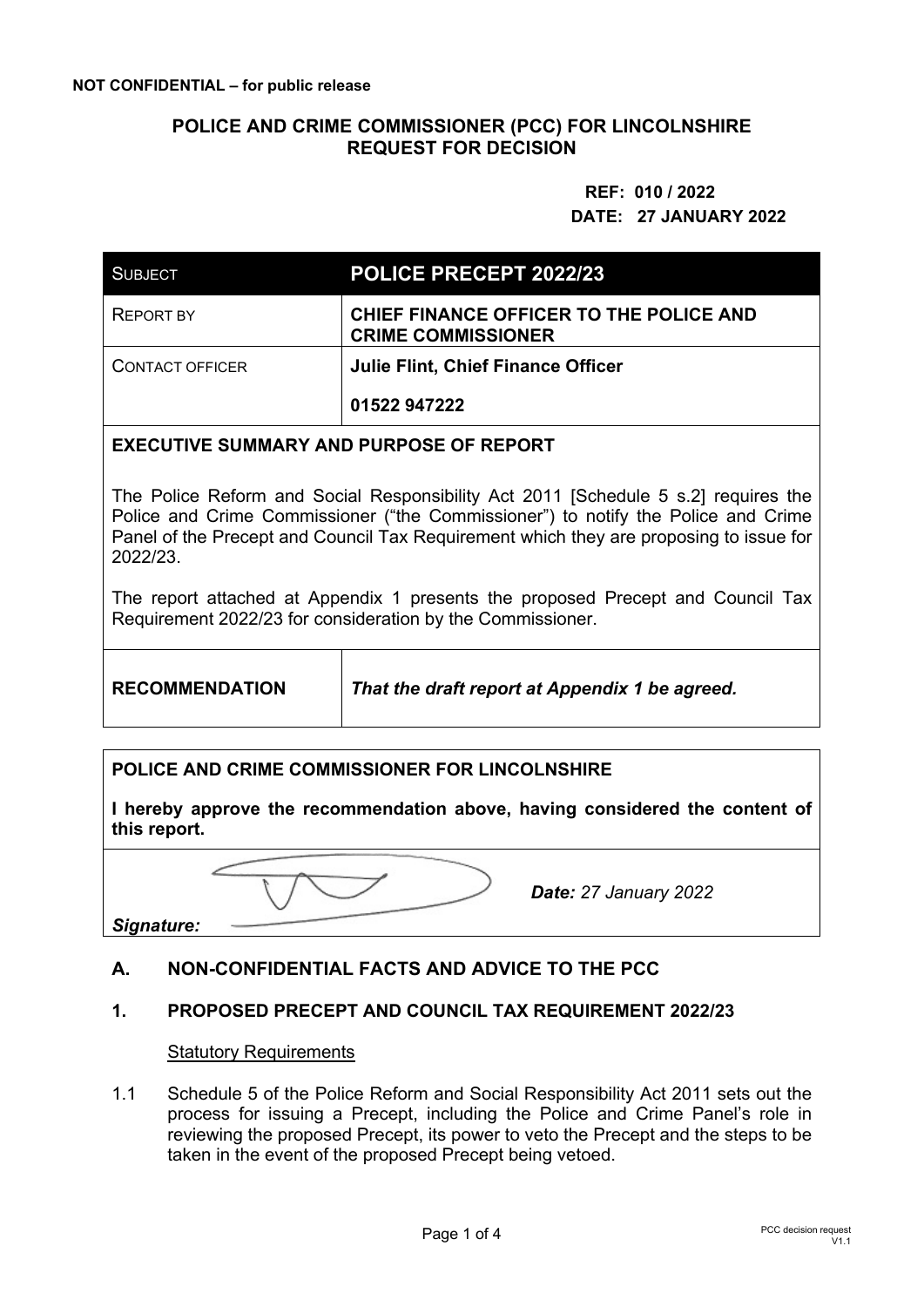1.2 Attached at Appendix 2 is a detailed guidance note issued by the Home Office which supports the process described above and includes reporting requirements together with the process for Police and Crime Panel scrutiny of the proposed Precept.

## Summary of Precept and Council Tax Requirements

- 1.3 A detailed summary of the Commissioner's proposed Precept and Council Tax Requirement for 2022/23 is set out in the report attached at Appendix 1. The government has set the threshold for council tax increases, above which a local referendum would be triggered, at £10 per annum for a band D property. The Commissioner is committed to maximising service availability whilst continuing to invest in the right tools for the job to improve efficiency and is therefore proposing an increase in the police precept of £9.99 for 2022/23.
- 1.4 For the first time, government has set the threshold for council tax increases for a three-year period i.e. for 2023/24 and 2024/25 as well as for 2022/23. The threshold of £10 per annum for a band D property will apply across the three-year period. Recognising the benefits of being able to plan for the medium term, the Commissioner is also proposing to reflect the government's precept strategy and set indicative precept rises for 2023/24 and 2024/25 at £9.99 per annum per band D property.
- 1.5 Plans for investment in service developments in 2022/23 include:
	- Additional recruitment of 67 Officers to start training in 2022.
	- Increase the number of Community Beat Managers by 12 further increasing visible policing and protection for our communities.
	- Provide additional cutting-edge crime fighting capability by expanding the Digital Forensics Team and investing in the latest systems to identify criminals faster than ever before.
	- Provide resources to work in partnership to deliver the new Lincolnshire Drug Strategy – tackling drug dealing and supply whilst supporting those targeted by the illegal trade in drugs to save life and keep our communities safe.
	- Boost the Protecting Vulnerable Persons Unit to further protect the most vulnerable children and adults in our community and help deliver the justice they deserve.
	- Invest in greater and more effective partnership working in Integrated Offender Management to reduce reoffending and reduce the numbers of victims.
- 1.6 The Police and Crime Commissioner's share of council tax is shown in the table below. This illustrates the impact of a £9.99 (3.75%) increase. The additional cost to the majority of Lincolnshire council tax payers would be 17 pence per week or less.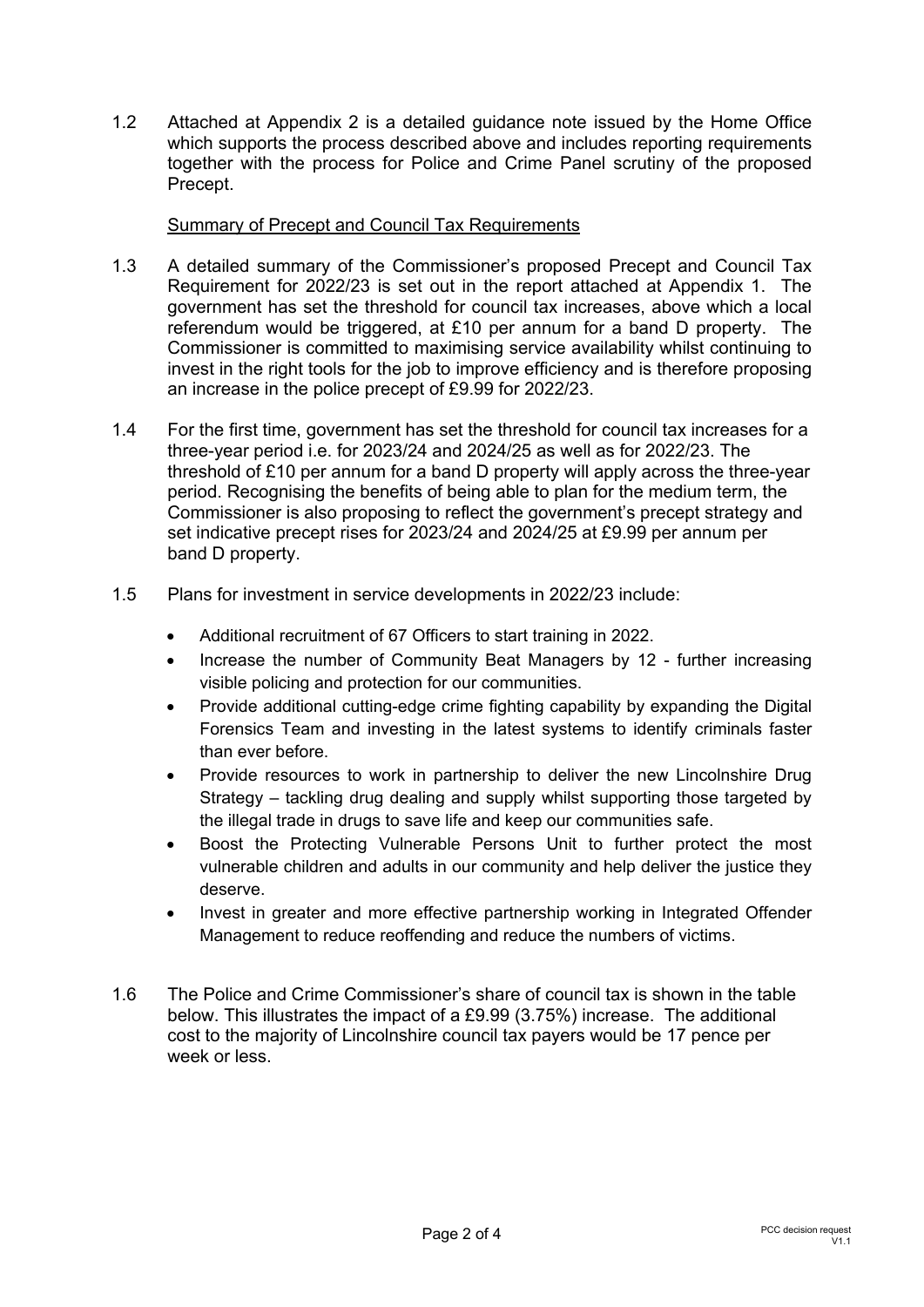| <b>BAND</b> | <b>Proportion</b><br>of Band D | 2021/22<br><b>Council Tax</b><br>£ | £9.99 Increase to<br>a Band D<br>£ p.a. | 2022/23<br><b>Council Tax</b><br>£ | £9.99 Increase<br>to a Band D<br>£ per week | % of Taxbase<br>Cumulative |
|-------------|--------------------------------|------------------------------------|-----------------------------------------|------------------------------------|---------------------------------------------|----------------------------|
| Α           | 6/9                            | 177.54                             | 6.66                                    | 184.20                             | 0.13                                        | 25.7%                      |
| В           | 7/9                            | 207.13                             | 7.77                                    | 214.90                             | 0.15                                        | 46.0%                      |
| C           | 8/9                            | 236.72                             | 8.88                                    | 245.60                             | 0.17                                        | 68.8%                      |
| D           | 9/9                            | 266.31                             | 9.99                                    | 276.30                             | 0.19                                        | 83.6%                      |
| E           | 11/9                           | 325.49                             | 12.21                                   | 337.70                             | 0.23                                        | 93.2%                      |
| F           | 13/9                           | 384.67                             | 14.43                                   | 399.10                             | 0.28                                        | 97.9%                      |
| G           | 15/9                           | 443.85                             | 16.65                                   | 460.50                             | 0.32                                        | 99.8%                      |
| н           | 18/9                           | 532.62                             | 19.98                                   | 552.60                             | 0.38                                        | 100.0%                     |

## **B. FINANCIAL CONSIDERATIONS**

These are detailed in the report enclosed at Appendix 1.

## **C. LEGAL AND HUMAN RIGHTS CONSIDERATIONS**

These are set out in the main body of the report.

#### **D. PERSONNEL AND EQUALITIES ISSUES**

There are no direct personnel and equalities implications arising from consideration of this report.

#### **E. REVIEW ARRANGEMENTS**

The Commissioner's proposed precept will be reviewed following consideration of the Police and Crime Panel's response to his proposal.

## **F. RISK MANAGEMENT**

The risk of a shortfall in funding resulting in service degradation is highlighted in both the Police and Crime Commissioner and Force Risk Registers.

## **G. PUBLIC ACCESS TO INFORMATION**

Information in this form along with any supporting material is subject to the Freedom of Information Act 2000 and other legislation. Part 1 of this form will be made available on the PCC's website within one working day of approval. However, if release by that date would compromise the implementation of the decision being approved, publication may be deferred. An explanation for any deferment must be provided below, together with a date for publication.